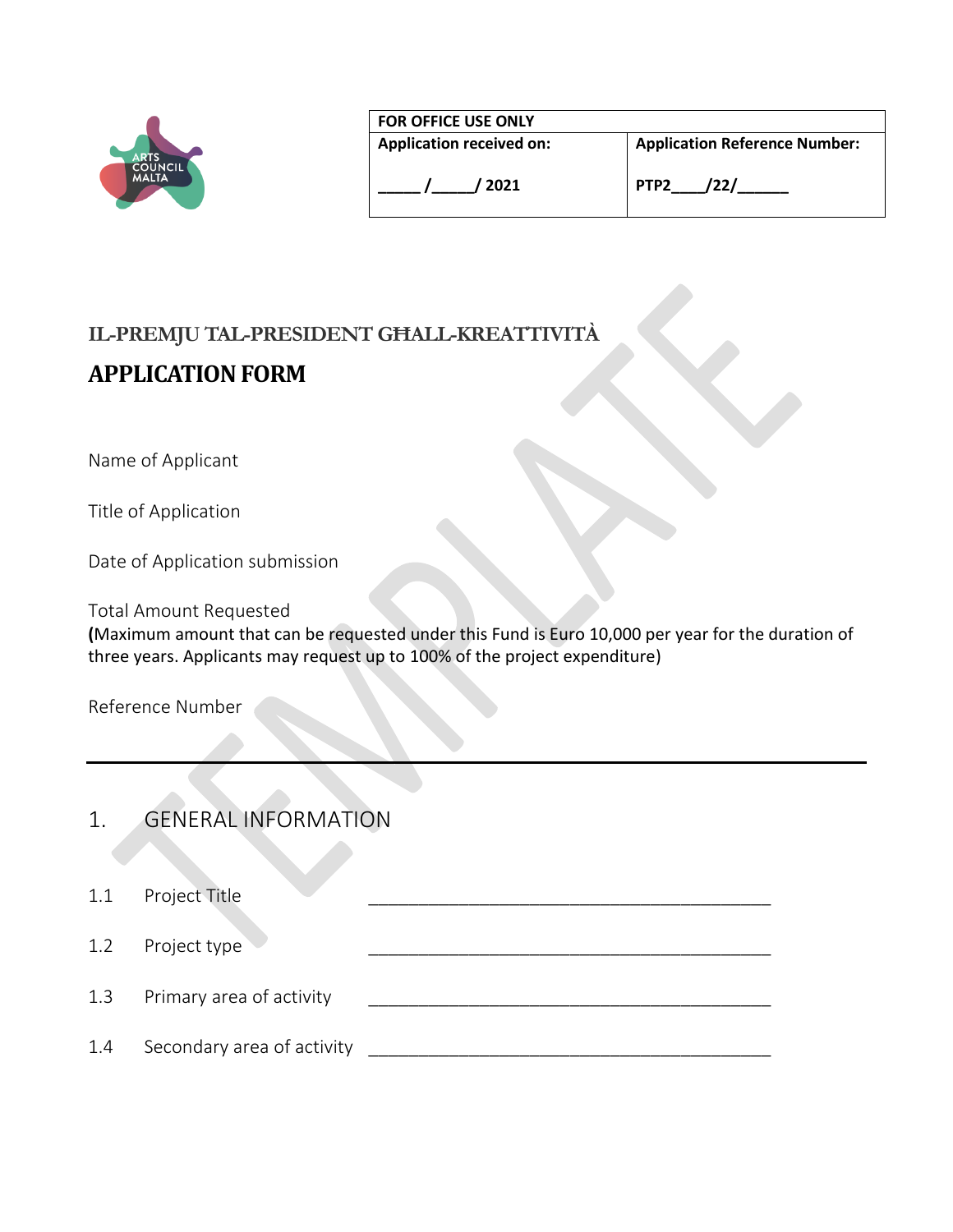

### 1.5 Project Description

| Please provide overview of proposed programme of activities |
|-------------------------------------------------------------|
|                                                             |
|                                                             |
|                                                             |
|                                                             |
| Did vou ever henefit from public funds?                     |

1.6 Did you ever benefit from public funds?

| Yes |
|-----|
|     |
| No  |

1.7 If yes, kindly specify the name/s and dates of the funds awarded in the past three years.



1.8 Additional Documentation

#### Add files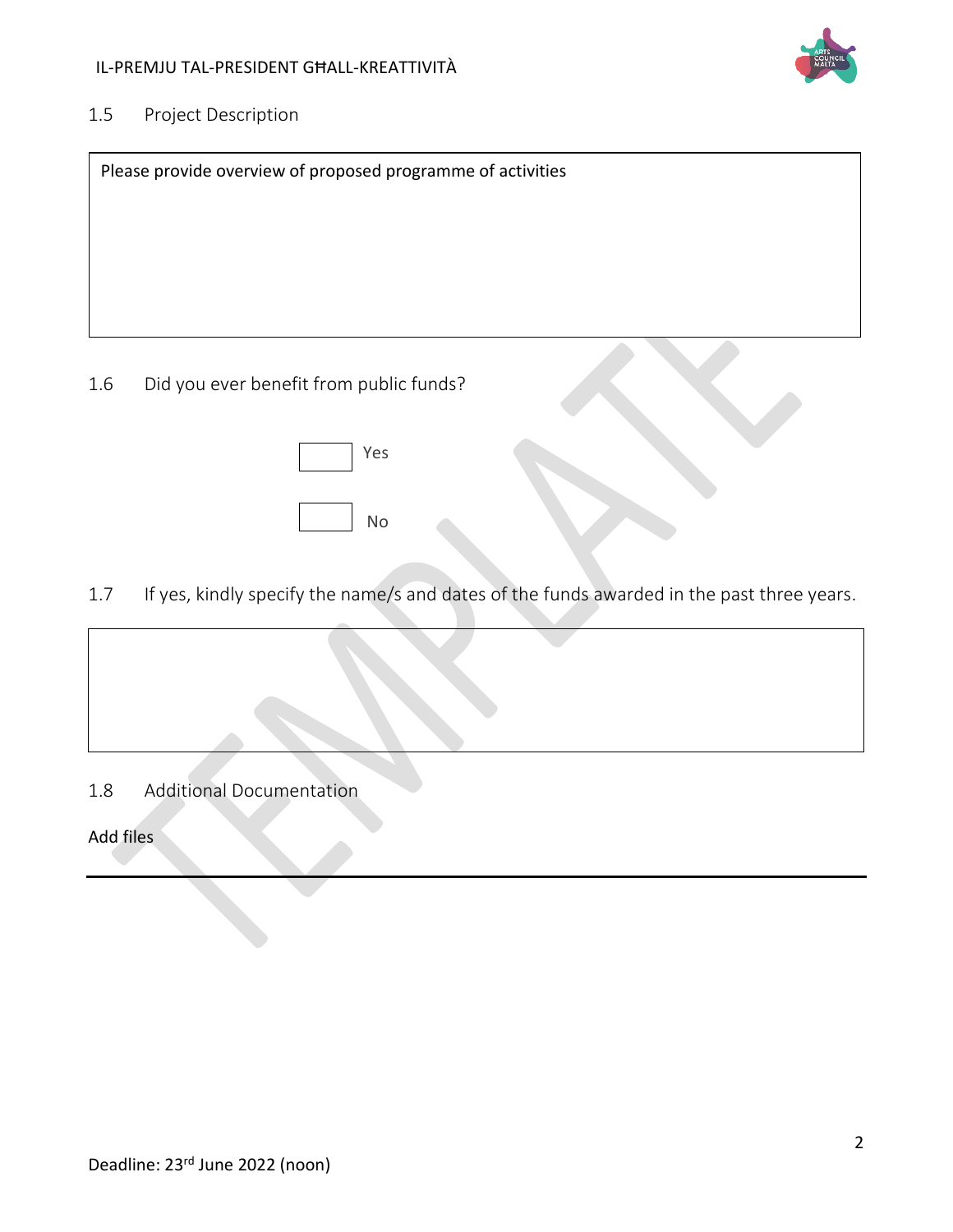

# 2. TIME FRAME

2.1 Provide details regarding the key milestones and timeframes to fulfil project including approvals, safety requirements and maintenance.

| <b>Start Date</b><br>$\sqrt{2}$                       | (Eligible timeframe 12/09/2022 - 12/09/2025) |
|-------------------------------------------------------|----------------------------------------------|
| <b>End Date</b>                                       |                                              |
|                                                       |                                              |
| From: _____/______/________ to _____/______/_________ |                                              |
| Description:                                          |                                              |
|                                                       |                                              |
|                                                       |                                              |
| From: ____/____/________ to _____/____/               |                                              |
| Description:                                          |                                              |
|                                                       |                                              |
| (Add steps as required)                               |                                              |
|                                                       |                                              |

| <b>Additional Documentation:</b><br>+ Add files |  |
|-------------------------------------------------|--|
|                                                 |  |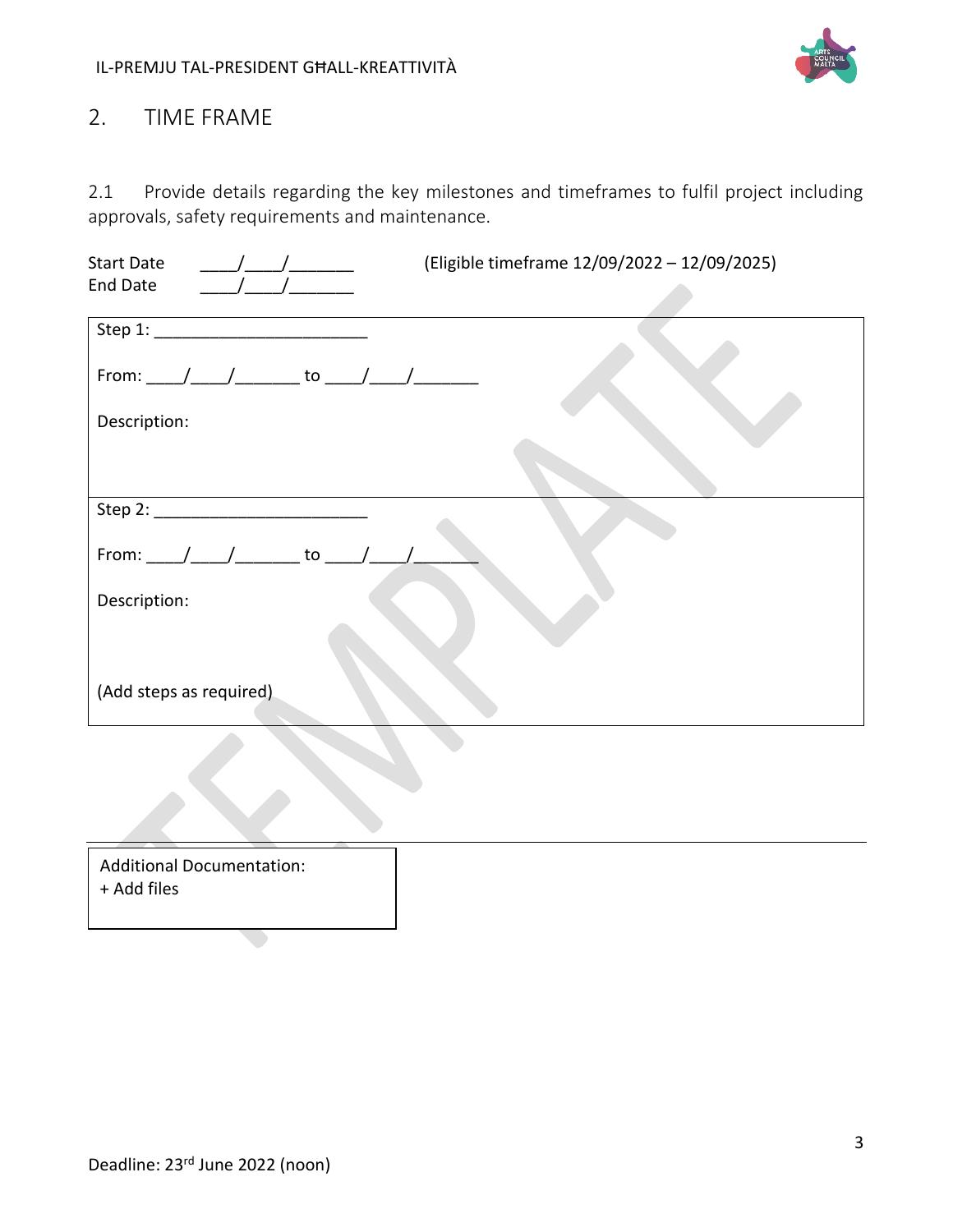#### IL-PREMJU TAL-PRESIDENT GĦALL-KREATTIVITÀ



| 3.          | Profiles                         |                        |
|-------------|----------------------------------|------------------------|
| ${\sf CV}$  | Insert CV of applicant           |                        |
| Profile 1   | Name<br>Role                     |                        |
|             | <b>Bio Note</b>                  |                        |
|             | ${\sf CV}$                       | Insert CV of Profile 1 |
|             | Add Profiles as required         |                        |
| + Add files | <b>Additional Documentation:</b> |                        |
|             |                                  |                        |
|             |                                  |                        |
|             |                                  |                        |
|             |                                  |                        |
|             |                                  |                        |
|             |                                  |                        |
|             |                                  |                        |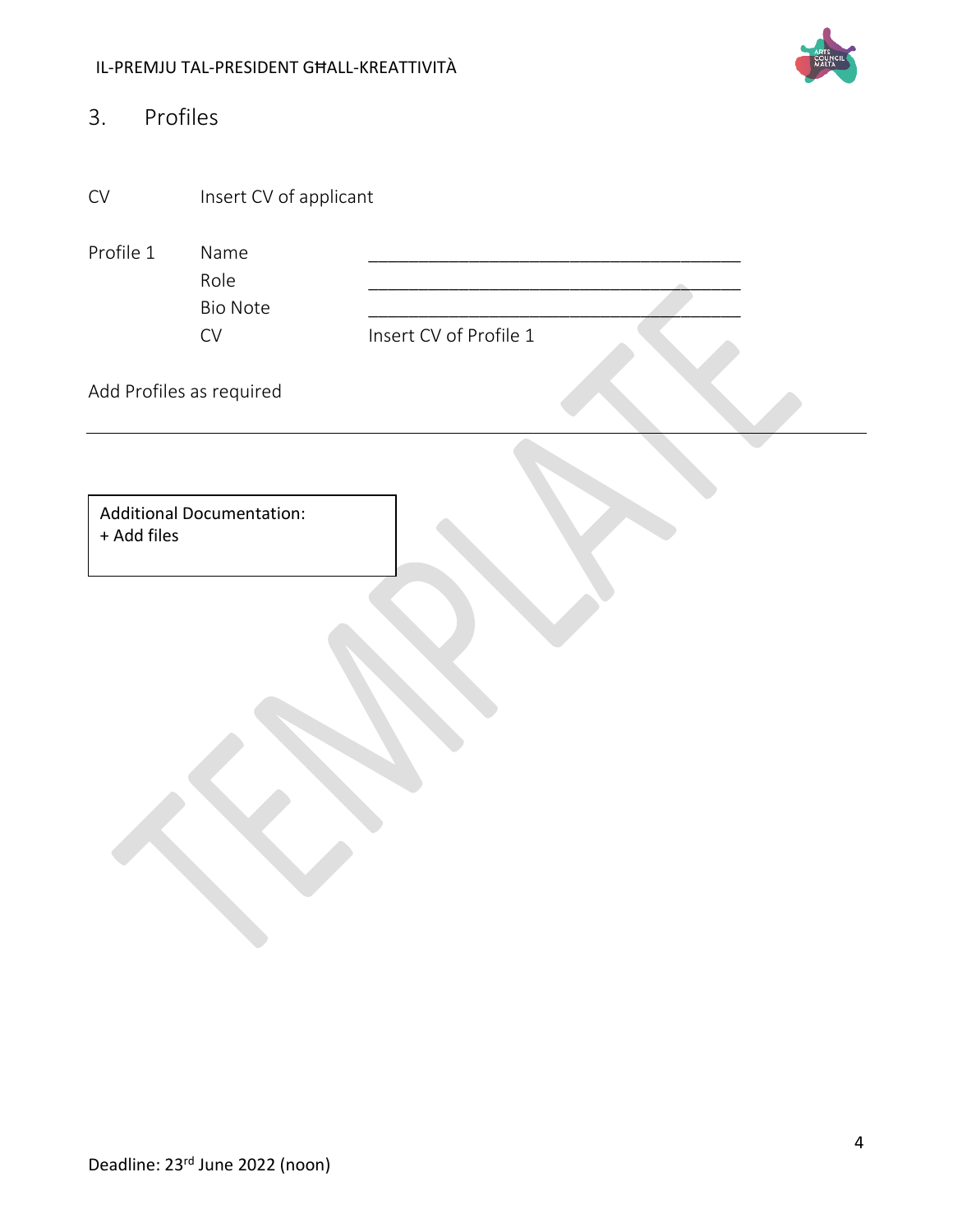

### 4. Criteria

Criterion 1: Sustainable community development and well-being (25 marks)

The extent to which the project will help foster social, cultural and economic change and regeneration through participation in cultural life

To make your case in terms of this criterion, you will be required to:

- a. Identify the specific community needs your application addresses (5 marks)
- b. Explain the participatory creative process being proposed, along with the underlying rationale and goals (5 marks)
- c. Explain the project's prospective contribution towards inspiring and enabling sustainable community development (5 marks)
- d. Sum up previous work which the application builds upon, as applicable (5 marks)
- e. Provide a development plan for specific initiatives being developed, as applicable (5 marks)

Additional Documentation: + With regards to initiatives that were already tried and tested, a sum-up of the specific initiative (including relevant documentation, links, and materials)

+ Add files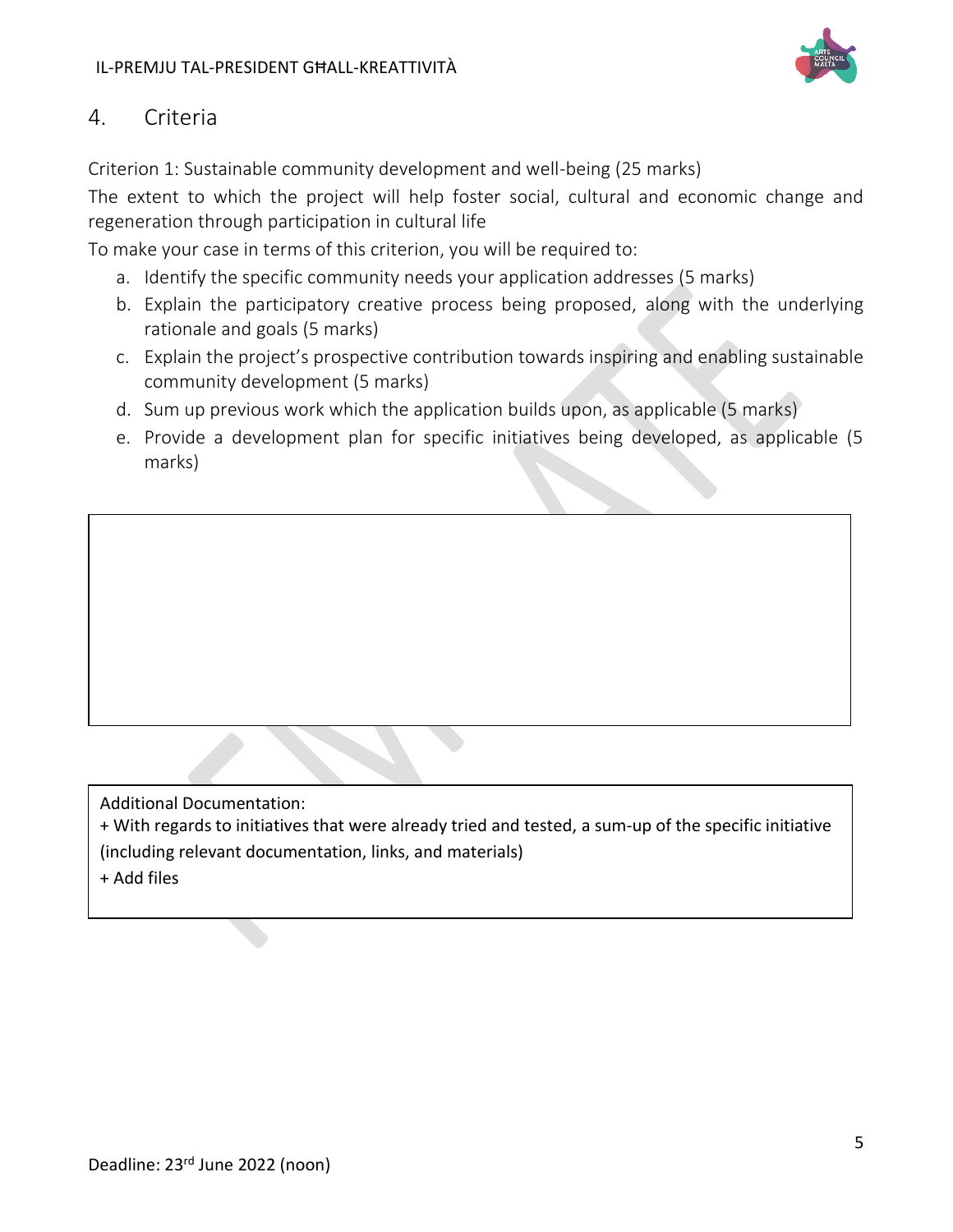

Criterion 2: Widening of participation in cultural life (25 marks)

The extent to which the project champions the right to participation in cultural life

To make your case in terms of this criterion, you will be required to:

- a. Explain the project's contribution towards widening participation of disadvantaged groups in quality arts experiences, arts-engagement activities, creative exchange (10 marks)
- b. Provide a clear outline of the range of artistic experiences the project proposes (15 marks)

Mandatory Documents:

+ Relevant supporting evidence of the legal framework of the applicant entity or entities

Additional Documentation: + Add files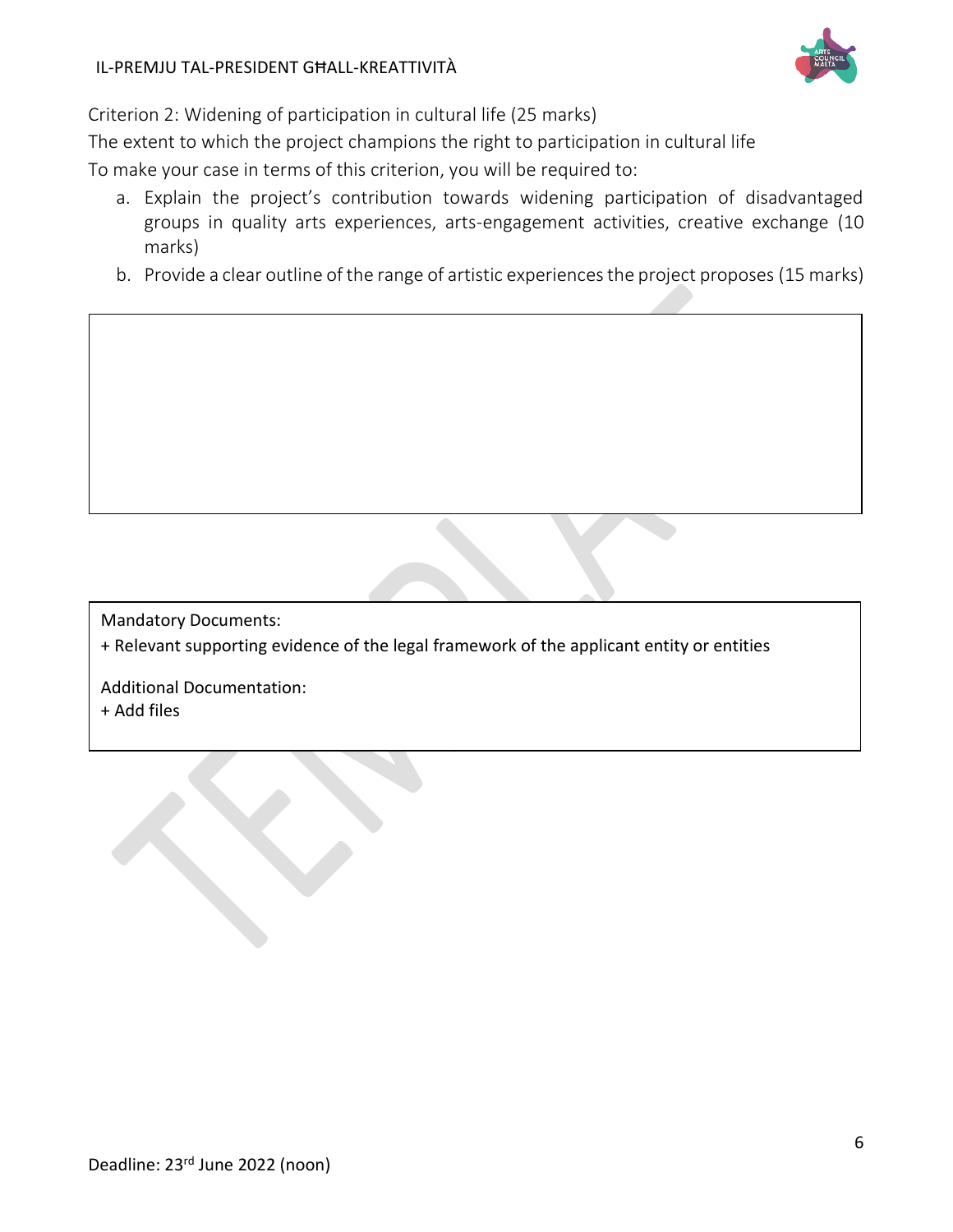

Criterion 3: The quality of the project (25 marks)

To make your case in terms of this criterion, you will be required to:

- a. Elaborate on the participatory creative process (10 marks)
- b. Provide CVs/bionotes of the proposed project team members and all collaborators (10 marks)
- c. Provide an effective dissemination plan (5 marks)

Mandatory Documents

+ A letter of Intent from relevant partner(s) stipulating availability and commitment to the proposed project

+ Detailed dissemination and communications plans

Additional Documentation:

+ A most recent Good Standing Certificate of Registration (applicable only to entities registered with Malta Business Registry)

+ Add files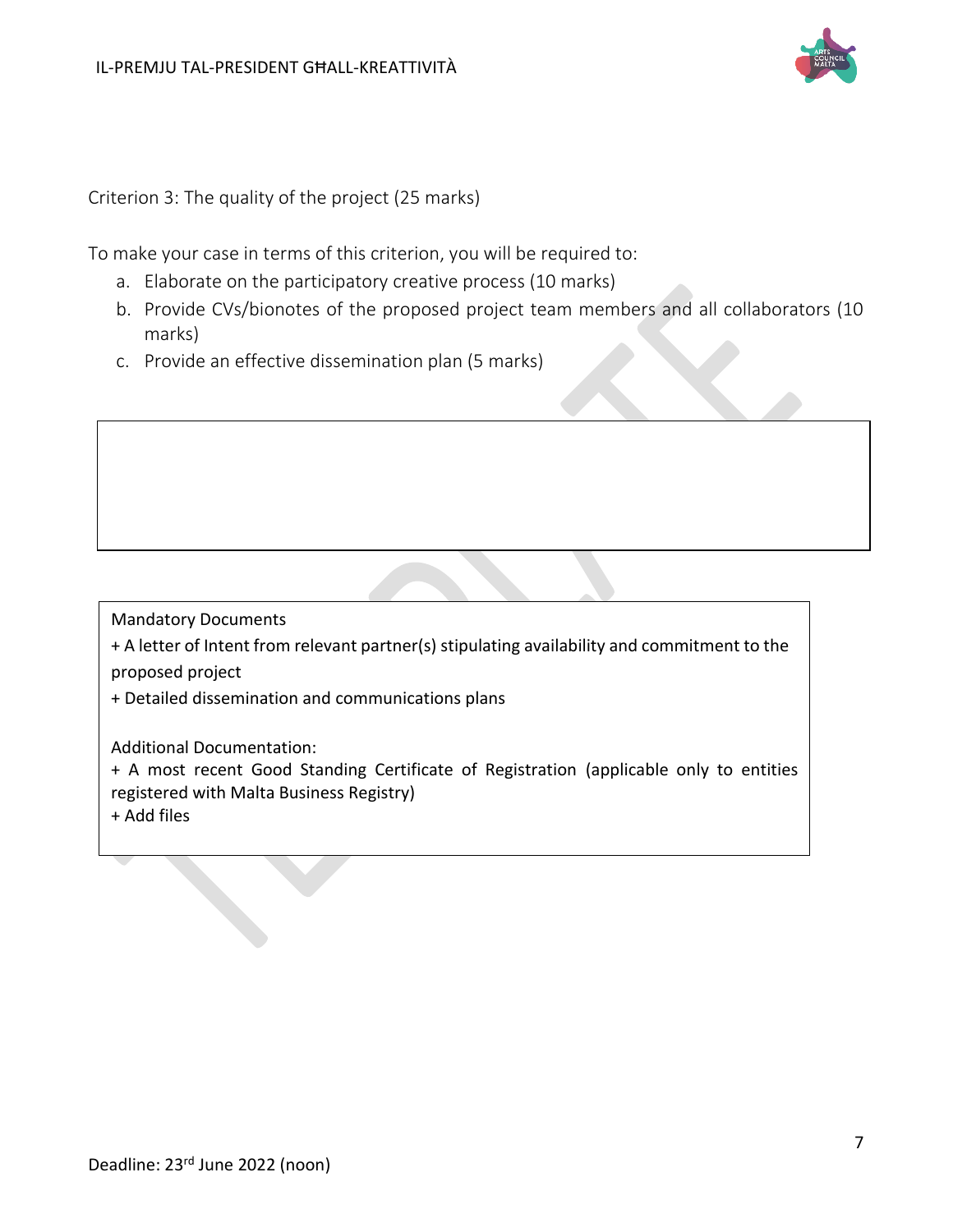

Criterion 4: Project Management (25 marks)

To make your case in terms of this criterion, you will be required to:

- a. Provide a well-thought-out and clearly-articulated project plan (5 marks)
- b. Provide realistic time frames (5 marks)
- c. Provide a realistic project budget for year 1 and a separate forecast budget for year 2 and year 3, explaining efforts to secure funds from other sources (5 marks)
- d. Elaborate on your sustainability plan beyond the grant period (5 marks)
- e. Pitch the project succinctly with due consideration to both the artistic side and the social side of the project (5 marks)

Mandatory Documents:

- + A sustainability plan beyond the grant period
- + Detailed project budget breakdown for year 1

Additional Documentation:

+ Add files